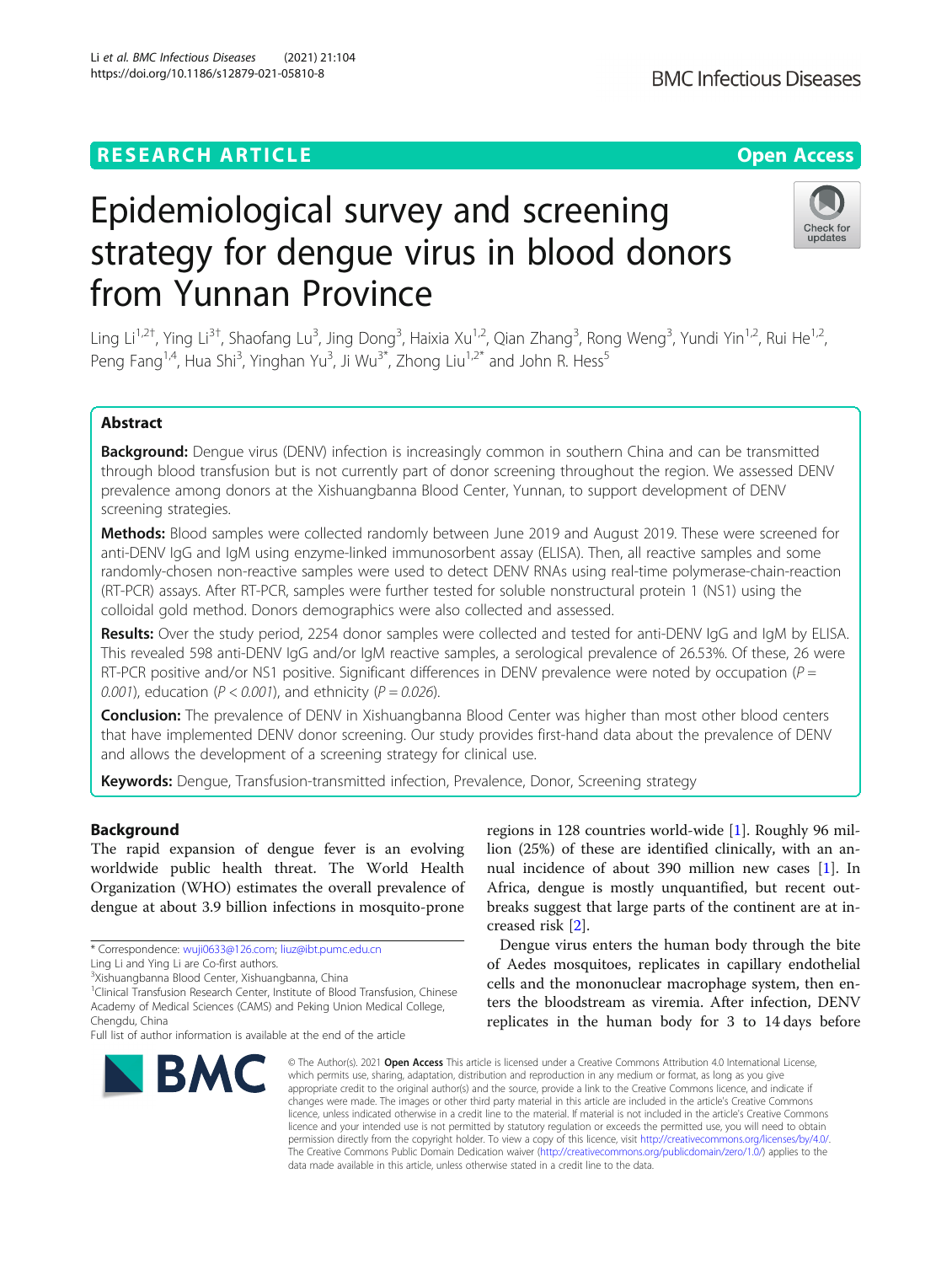symptoms appear [[3\]](#page-6-0). Since more than 75% of people infected with DENV are asymptomatic, the prevalence of people actively infected with dengue fever during outbreaks increases the risk of DENV infection among adult blood donors. At present, the dengue virus (DENV) is listed as a transfusion- transmitted disease (TTD) by the international transfusion association, the AABB [\[4](#page-6-0)]. To reduce the risk of transfusion-transmission of DENV, routine nucleic acid testing (NAT) of blood donor samples is recommended by several high prevalence countries and regions, such as Honduras [\[5](#page-6-0)].

China has recorded three outbreaks of dengue hemorrhagic fever. Most recently, this has included the large outbreak that spread to Guangdong Province in 2014, with 6024 confirmed cases and 6 deaths [\[6](#page-6-0), [7](#page-6-0)]. This outbreak has sparked increasing concerns about DENV infection throughout the country, particularly with regard to blood safety. In China, DENV has not been included in routine screening of blood donors. However, with the rapidly increased population flow due to tourism, DENV has been spreading quickly, and serologic evidence of dengue infection among blood donors has been documented in Guangdong and Guangxi provinces [\[3](#page-6-0), [8](#page-6-0)].

Given that no effective antiviral agents to treat dengue infection are available and that transmission of DENV by blood donors in mainland China is rising, investigation of the prevalence of DENV in high-risk areas is imperative. This includes analyzing DENV-positive blood donors' demographic characteristics and evaluating whether wide-range DENV antibody screening is needed.

Xishuangbanna Dai Autonomous Prefecture in Yunnan Province is a region close to Laos and other Southeast Asian countries where dengue is prevalent and outbreaks occur every other year. Potentially infected blood donors in this area pose a threat to blood safety nationwide. However, prior to the study reported here, no data on dengue virus infection among blood donors in Yunnan Province has been collected or reported. In this study, we cooperated with Yunnan Xishuangbanna Blood Center to investigate the prevalence of dengue virus among blood donors, and, based on our findings, to develop a DENV screening strategy for high prevalence seasons and in high prevalence areas.

# Materials and methods

## Ethics statement

This study was approved by the Ethics Committee of the Institute of Blood Transfusion, Chinese Academy of Medical Sciences and Peking Union Medical College. Written informed consent was obtained from each study participant.

#### Sample collection

This study was a collaboration between the Institute of Blood Transfusion (IBT) of the Chinese Academy of Medical Sciences and the Yunnan Xishuangbanna Blood Center. The samples were collected randomly from Xishuangbanna Blood Center donors from June through October 2019. Donor history questionnaires were obtained as a routine practice at the time of donation at the blood center. Procedures for sample collection and virus testing have been previously reported by our research group (Ling Li, 2019) [[9\]](#page-6-0).

## Testing algorithm

All collected samples were tested for anti-DENV IgG and IgM by ELISA.

A subset of these ELISA samples (including reactive and non-reactive samples) were then randomly selected to undergo screening for NAT and NS1. This step-wise approach was chosen because anti-DENV IgG and IgM can be tested by ELISA followed by NAT and NS1, and because the results of ELISA may be false positive. (See Discussion, below.)

#### Anti-DENV IgG and IgM screening testing

All collected donor samples were screened for anti-DENV IgG and IgM, using Dengue virus IgG ELISA and Dengue virus IgM ELISA kits (ELISA, IBL International, Germany), respectively. Any reactive (IgG and/or IgM) plasma samples in collection tubes were then transferred to storage tubes (no EDTA) and stored at less than -20 °C. Some non-reactive (IgG and/or IgM) samples were selected randomly and an aliquot placed in NAT tubes with the remainder then transferred to storage tubes (no EDTA) and stored at less than -20 °C. These samples were then shipped on dry ice to the clinical transfusion center laboratory of IBT.

#### DENV supplementary testing

Further supplementary testing was performed on samples that were reactive on the DENV screening to confirm the presence of DENV, using RT-PCR (Shanghai ZJ Bio-Tech Co., Ltd., Shanghai,China) and NS1 testing (Colloidal gold method, Wondfo, Guangzhou, China). A blood donation sample was confirmed to be positive if either of the supplemental testing was also positive. Some non-reactive (IgG and/or IgM) samples were selected randomly and tested for RNA and NS1 antigen by PCR and the colloidal gold method. Figure [1](#page-2-0) shows the algorithm of DENV testing.

Demographic characteristics of donors were also collected.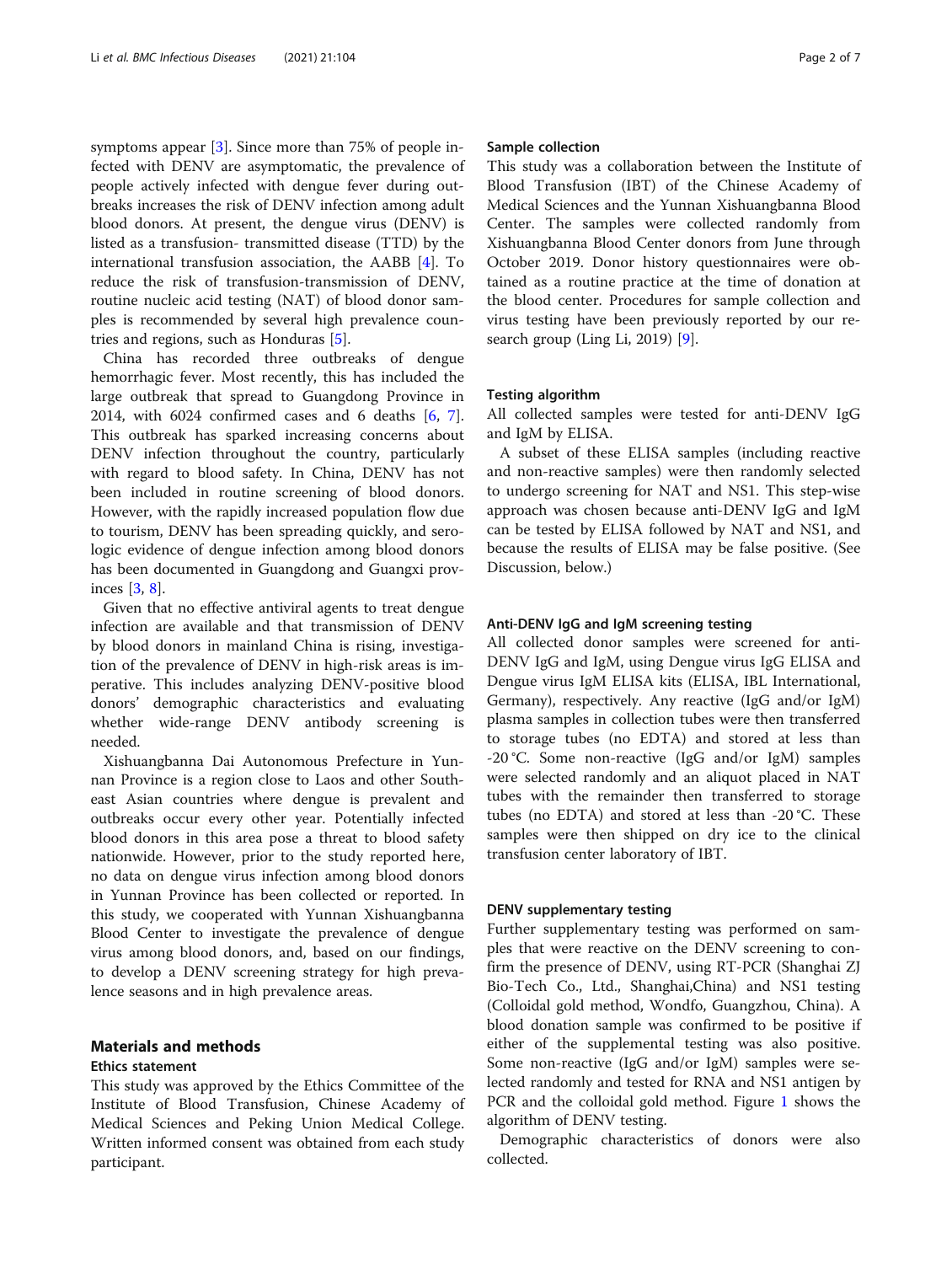<span id="page-2-0"></span>

## Statistical analysis

Serological prevalence was calculated by the number of all reactive (IgG and/or IgM) samples divided by the number of total samples in each group. Pearson's chisquare test was applied to evaluate the difference of serological prevalence between the donor sets (SPSS 17.0, IBM, Armounk, NY USA). Significance level α was set at  $P < 0.05$ .

# Results

# Summary of DENV screening

Table [1](#page-3-0) shows the demographic characteristics and DENV testing results of all donors in Xishuangbanna Blood Center over the study period. Screening ELISA for anti-DENV IgG and IgM was completed 2254 donor samples. Of these samples, 598 (26.5%) were anti-DENV IgG and/or IgM reactive.

# Serological prevalence of DENV

As noted above, total serological prevalence was 26.5%. Serological prevalence was then calculated in various donor subgroups. Of the 2254 donors assessed, 1135 (50.35%) were first-time donors, and 1119 (49.65%) were repeat donors. Prevalence in first-time donors was 28.72% (326 out of 1135) and, in second time donors, 24.30% (272 out of 1119). Pearson's chi-square testing suggested a significant difference in the prevalence of DENV in first-time donors and repeat donors ( $P = 0.018$ ,  $\chi^2$  = 5.635).

Numerically, prevalence was greater in male donors (27.86%, 399/1432) than females (24.21%, 199/822) and among those 26–35 years old than in other age groups. However, these differences were not statistically significant (males vs females,  $P = 0.059$ ,  $\chi^2 = 3.577$ ; by age group,  $P = 0.053$ ,  $\chi^2 = 9.337$ ).

Further analysis revealed substantial differences in the prevalence of DENV by occupation  $(P = 0.001, \gamma^2 =$ 25.335), educational level  $(P < 0.0059, \gamma^2 = 31.30)$  and ethnicity ( $P = 0.026$ ,  $\chi^2 = 14.358$ ). In particular, prevalence was highest among farmer donors (34.03%, 97/ 285), and there were significant differences in the prevalence of DENV between farmers and teachers ( $P = 0.003$ ,  $x^2 = 8.622$ , civil servants  $(P < 0.001, x^2 = 12.233)$  and medical staff  $(P = 0.004, \gamma^2 = 8.466)$ .

The educational level of the largest proportion of donors (941 out of 2254, 41.75%) were Below High School (BHS), and this group also had the highest prevalence of DENV ELISA reactivity, 32.09% (302/941). Prevalence then decreased with increasing levels of education: high school and associate (HSAD), 27.33% (79/289); bachelor, 18.64% (52/279); master degrees, and others, 23.08% (3/ 13). Significant differences in prevalence were noted between those with BHS and bachelors' degrees (P < 0.001,  $\chi$ 2 = 18.916) and BHS and HSAD (*P* < 0.014,  $\chi$ 2 = 6.052).

Among the various ethnic groups identified, prevalence was highest among those identifying as Buliang (47.06%, 16/34), Miao (33.33%, 6/18), and Dai (31.88%, 88/276); then Han (25.44%, 302/1187), Bai (15.00%, 3/ 20), Hani (25.30%, 84/332) and others (25.58%, 99/387).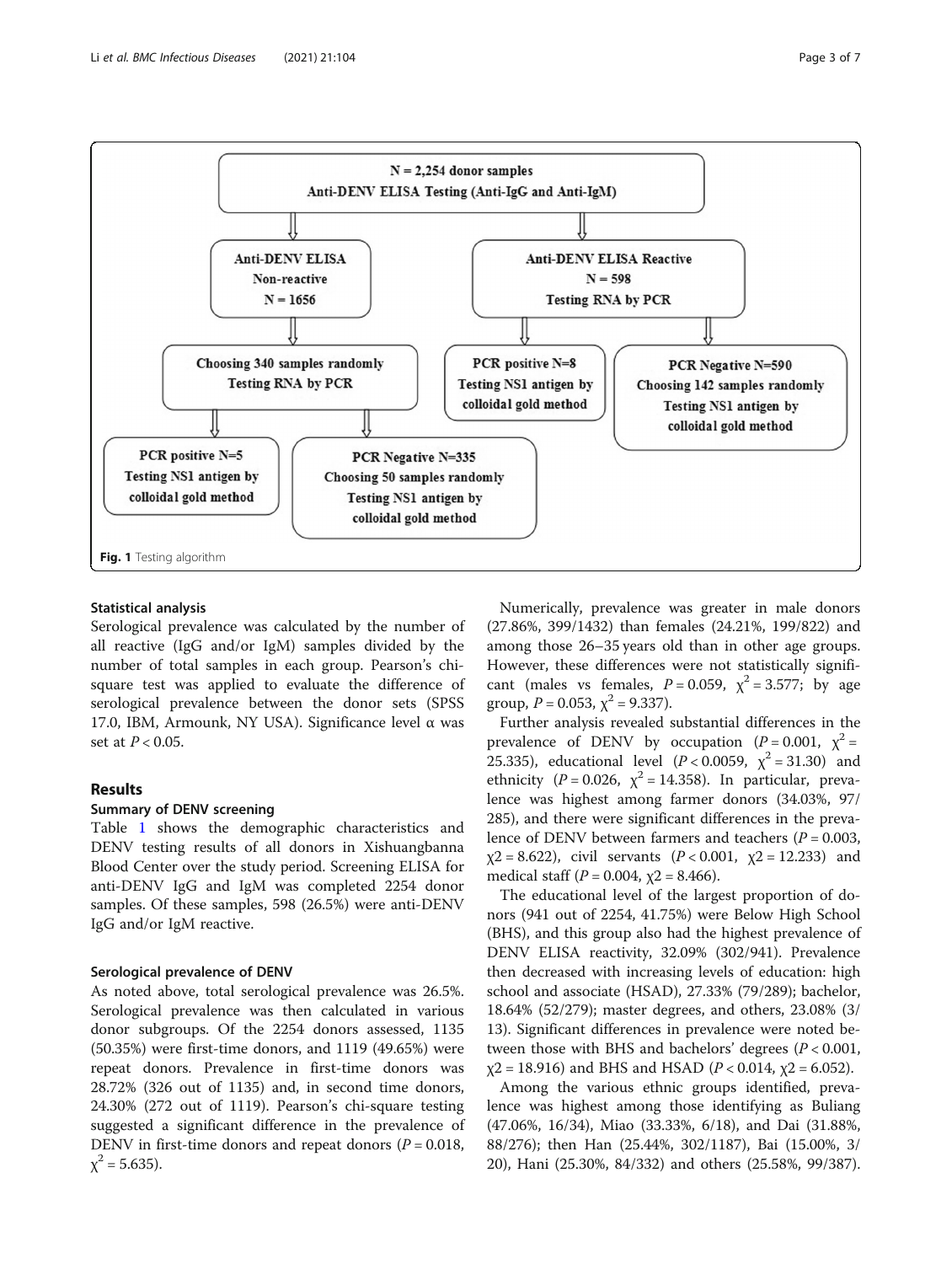| Characteristics Only Anti-IgG     | reactive       | <b>Only Anti-IgM</b><br>reactive | wie imie Beniographie enaracteristics and scrological prevalence of BENV in caen group<br>Anti-IgG And Anti-IgM<br>reactive | Non-<br>reactive | <b>Total</b>        | Serological<br>prevalence (%) | $\chi^2$ and P<br>values |
|-----------------------------------|----------------|----------------------------------|-----------------------------------------------------------------------------------------------------------------------------|------------------|---------------------|-------------------------------|--------------------------|
| <b>Donors Status</b>              |                |                                  |                                                                                                                             |                  |                     |                               |                          |
| First-Time                        | 267            | 28                               | 31                                                                                                                          | 809              | 1135<br>(50.35%)    | 28.72                         | 5.635, 0.018             |
| Repeat                            | 217            | $37\,$                           | $18\,$                                                                                                                      | 847              | 1119<br>(49.65%)    | 24.30                         |                          |
| Gender                            |                |                                  |                                                                                                                             |                  |                     |                               |                          |
| Male                              | 331            | 39                               | 29                                                                                                                          | 1033             | 1432<br>(63.53%)    | 27.86                         | 3.577, 0.059             |
| Female                            | 153            | 26                               | $20\,$                                                                                                                      | 623              | 822<br>(36.47%)     | 24.21                         |                          |
| Age Group                         |                |                                  |                                                                                                                             |                  |                     |                               |                          |
| $18 \sim 25$                      | 84             | $10$                             | $\,$ 6 $\,$                                                                                                                 | 294              | 394<br>(17.48%)     | 25.38                         | 9.337, 0.053             |
| $26 \sim 35$                      | 196            | 24                               | $18\,$                                                                                                                      | 567              | 805<br>(35.71%)     | 29.57                         |                          |
| $36 \sim 45$                      | 124            | 18                               | 19                                                                                                                          | 441              | 602<br>(26.71%)     | 26.74                         |                          |
| $46 \sim 55$                      | 78             | 13                               | $\,$ 6 $\,$                                                                                                                 | 344              | 441<br>(19.57%)     | 22.00                         |                          |
| $56 - 60$                         | $\overline{2}$ | 0                                | $\,0\,$                                                                                                                     | $10\,$           | 12 (0.53%)          | 16.67                         |                          |
| Occupation                        |                |                                  |                                                                                                                             |                  |                     |                               |                          |
| Farmers                           | 76             | 9                                | 12                                                                                                                          | 188              | 285<br>(12.64%)     | 34.03                         | 25.335, 0.001            |
| Workers                           | 34             | 3                                | $\mathsf{3}$                                                                                                                | 116              | 156<br>$(6.92\%)$   | 25.64                         |                          |
| Students                          | 8              | $\mathbf{1}$                     | $\mathbf{1}$                                                                                                                | 25               | 35 (1.55%)          | 28.57                         |                          |
| Soldiers                          | 3              | $\mathbb O$                      | $\mathbf 0$                                                                                                                 | 8                | 11 (0.49%)          | 27.27                         |                          |
| Teachers                          | $\overline{4}$ | 0                                | $\mathbf 0$                                                                                                                 | 34               | 38 (1.69%)          | 10.53                         |                          |
| Civil Servants 13                 |                | 3                                | $\mathbf 0$                                                                                                                 | 86               | 102<br>(4.52%)      | 15.69                         |                          |
| Medical staff 27                  |                | 3                                | $\overline{2}$                                                                                                              | 122              | 154<br>(6.83%)      | 13.01                         |                          |
| Employee                          | 44             | 6                                | 5                                                                                                                           | 191              | 246<br>$(10.91\%)$  | 22.36                         |                          |
| Others                            | 275            | 40                               | 26                                                                                                                          | 886              | 1227<br>$(54.44\%)$ | 27.79                         |                          |
| <b>Education</b>                  |                |                                  |                                                                                                                             |                  |                     |                               |                          |
| $BHS^a$                           | 239            | 30                               | 33                                                                                                                          | 639              | 941<br>(41.75%)     | 32.09                         | $31.3$ , $< 0.001$       |
| <b>HSAD</b> b                     | 66             | 9                                | $\overline{4}$                                                                                                              | 210              | 289<br>(12.82%)     | 27.33                         |                          |
| Bachelor                          | 43             | 8                                | $\mathbf{1}$                                                                                                                | 227              | 279<br>(12.38%)     | 18.64                         |                          |
| $\overline{\mathbf{3}}$<br>Master |                | $\mathsf{O}\xspace$              | $\mathbf 0$                                                                                                                 | $10\,$           | 13 (0.57%)          | 23.08                         |                          |
| Others                            | 133            | 18                               | 11                                                                                                                          | 570              | 732<br>(32.48%)     | 22.13                         |                          |
| <b>Ethnicity</b>                  |                |                                  |                                                                                                                             |                  |                     |                               |                          |
| Han                               | 240            | 35                               | $27\,$                                                                                                                      | 885              | 1187<br>(52.66%)    | 25.44                         | 14.36, 0.026             |
| Bai                               | $\overline{2}$ | $\mathbf{1}$                     | 0                                                                                                                           | $17\,$           | 20 (0.89%)          | 15.00                         |                          |

# <span id="page-3-0"></span>Table 1 The Demographic Characteristics and serological prevalence of DENV in each group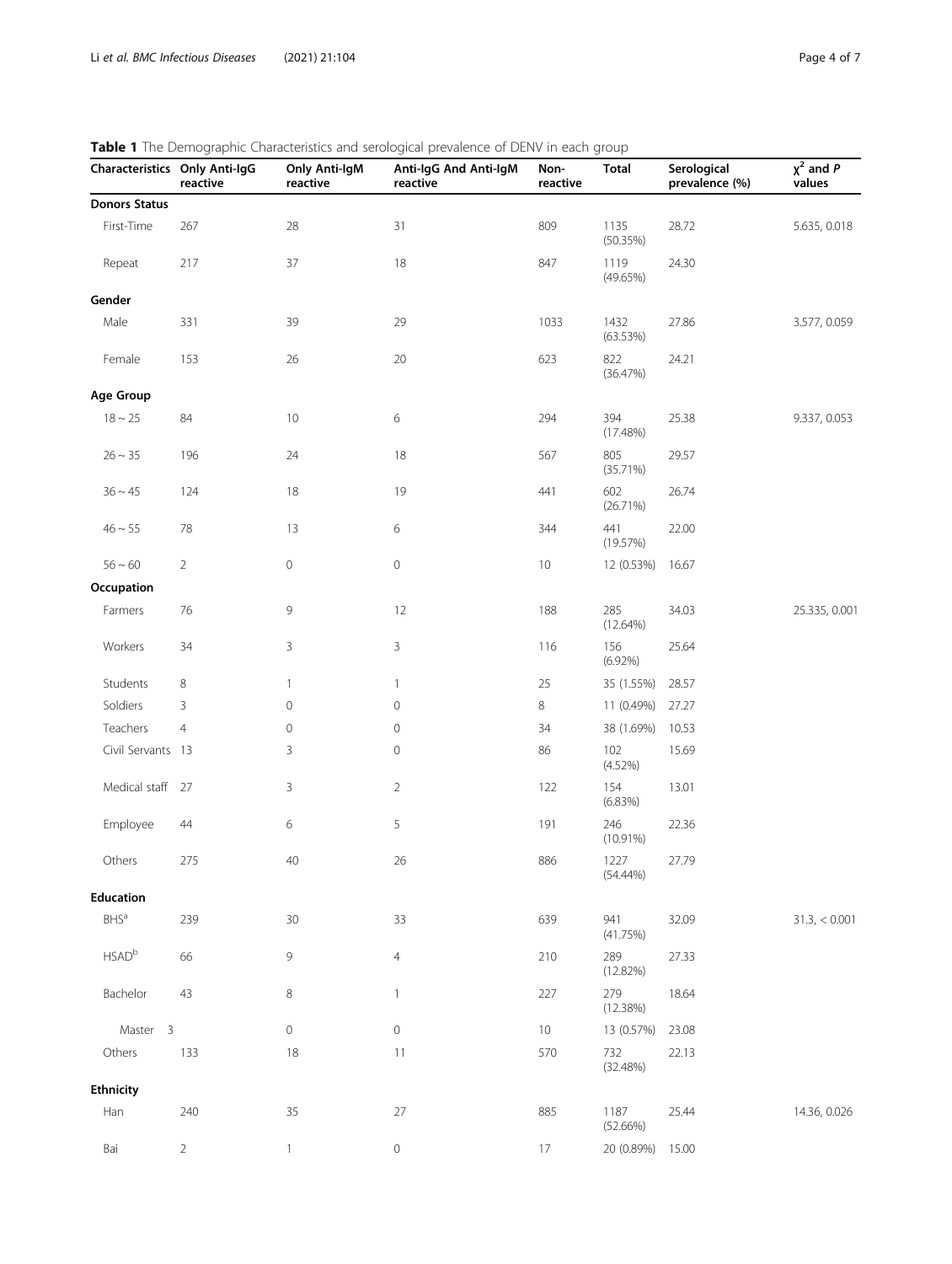<span id="page-4-0"></span>**Table 1** The Demographic Characteristics and serological prevalence of DENV in each group (Continued)

| Characteristics Only Anti-IgG | reactive | <b>Only Anti-IgM</b><br>reactive | Anti-IgG And Anti-IgM<br>reactive | Non-<br>reactive | <b>Total</b>       | Serological<br>prevalence (%) | $\chi^2$ and P<br>values |
|-------------------------------|----------|----------------------------------|-----------------------------------|------------------|--------------------|-------------------------------|--------------------------|
| Miao                          | 6        | $\mathbf{0}$                     | $\mathbf{0}$                      | 12               | 18 (0.80%)         | 33.33                         |                          |
| Dai                           | 73       |                                  | 8                                 | 188              | 276<br>$(12.24\%)$ | 31.88                         |                          |
| Buliang                       | 14       |                                  |                                   | 18               | 34 (1.51%)         | 47.06                         |                          |
| Hani                          | 70       |                                  | 3                                 | 248              | 332<br>(14.73%)    | 25.30                         |                          |
| Other                         | 79       | 10                               | 10                                | 288              | 387<br>(17.17%)    | 25.58                         |                          |
| Total                         | 484      | 65                               | 49                                | 1656             | 2254               | 26.53                         |                          |

<sup>a</sup>BHS Below High School<br><sup>b</sup>HSAD High School and

**bHSAD High School and Associate Degree** 

Significant differences were noted in prevalence among Buliang and Bai ( $P = 0.017$ ,  $\chi^2 = 5.675$ ), Hani ( $P = 0.007$ ,  $\chi^2$  = 7.353) and Han (*P* = 0.005,  $\chi^2$  = 8.019).

# DENV RNA testing by PCR and NS1 antigen testing by colloidal gold method

# ELISA reactive samples

Antibody-reactive donor samples were then tested for DENV RNA by PCR. Eight of the 598 samples were positive. These 8 PCR positive samples and 142 PCR negative samples (chosen randomly from 590 PCRnegative samples) were tested for NS1 antigen by the colloidal gold method. Six out of the eight PCR positive samples were NS1 positive, whereas two of the 142 PCR negative samples were NS1 positive, with six of the 142 samples being weakly positive. (That is, bands were seen with these samples but were weaker than the control band.)

## ELISA non-reactive samples

We randomly chose 340 of the 1656 samples for RNA test by PCR. Five of these were RNA positive. Then these 5 RNA positive samples were tested for NS1 antigen by the colloidal gold method. Three out of the five

Table 2 The detailed information of donors who were ELISA reactive and PCR and/or NS1 Positive

| <b>Assigned Donor</b><br><b>Number</b> |                          |                  | Education Occupation Number of Blood<br><b>Donation</b> | <b>Ethnicity</b> | <b>Blood</b><br>Group | <b>Results of</b><br>Anti-IgG | <b>Results of</b><br>Anti-IgM | <b>Results of</b><br><b>NAT</b> | <b>Results of</b><br>NS <sub>1</sub> |
|----------------------------------------|--------------------------|------------------|---------------------------------------------------------|------------------|-----------------------|-------------------------------|-------------------------------|---------------------------------|--------------------------------------|
|                                        | Bachelor                 | Medical<br>staff |                                                         | Dai              | B                     | Reactive                      | Non-reactive                  | positive                        | Positive                             |
| $\overline{2}$                         | High<br>school           | Others           | $\overline{2}$                                          | Han              | B                     | Reactive                      | Non-reactive                  | Positive                        | Positive                             |
| 3                                      | <b>HSAD</b> <sup>b</sup> | Employee         | $\overline{7}$                                          | Dai              | B                     | Reactive                      | Non-reactive                  | Positive                        | Positive                             |
| $\overline{4}$                         | <b>HSAD</b>              | Employee         |                                                         | Han              | B                     | Reactive                      | Non-reactive                  | Positive                        | Positive                             |
| 5                                      | <b>BHS</b> <sup>a</sup>  | Others           | 6                                                       | Han              | B                     | Reactive                      | Non-reactive                  | Positive                        | Negative                             |
| 6                                      | <b>BHS</b>               | Farmer           |                                                         | Dai              | B                     | Reactive                      | Non-reactive                  | Positive                        | Positive                             |
| 7                                      | <b>HSAD</b>              | Others           |                                                         | Dai              | B                     | Reactive                      | Reactive                      | Positive                        | Positive                             |
| 8                                      | <b>BHS</b>               | Others           |                                                         | Dai              | О                     | Reactive                      | Reactive                      | Positive                        | Negative                             |
| 9                                      | <b>HSAD</b>              | Others           |                                                         | Han              | О                     | Reactive                      | Non-reactive                  | Negative                        | Positive                             |
| 10                                     | <b>BHS</b>               | Others           | $\overline{2}$                                          | Han              | A                     | Reactive                      | Non-reactive                  | Negative                        | Positive                             |
| 11                                     | Bachelor                 | Employee         | 5                                                       | Han              | $\circ$               | Reactive                      | Non-reactive                  | Negative                        | <b>WP</b> c                          |
| 12                                     | Bachelor                 | Employee         |                                                         | Lagu             | Α                     | Reactive                      | Non-reactive                  | Negative                        | <b>WP</b>                            |
| 13                                     | <b>BHS</b>               | Others           | 5                                                       | Dai              | Α                     | Reactive                      | Non-reactive                  | Negative                        | WP                                   |
| 14                                     | High<br>school           | Others           |                                                         | Yi               | A                     | Reactive                      | Non-reactive                  | Negative                        | WP                                   |
| 15                                     | <b>BHS</b>               | Others           |                                                         | Hani             | B                     | Reactive                      | Non-reactive                  | Negative                        | WP                                   |
| 16                                     | <b>BHS</b>               | Others           |                                                         | Han              | Α                     | Reactive                      | Non-reactive                  | Negative                        | WP                                   |

<sup>a</sup>BHS Below High School<br><sup>b</sup>HSAD High School and

<sup>b</sup>HSAD High School and Associate Degree

WP Weakly Positive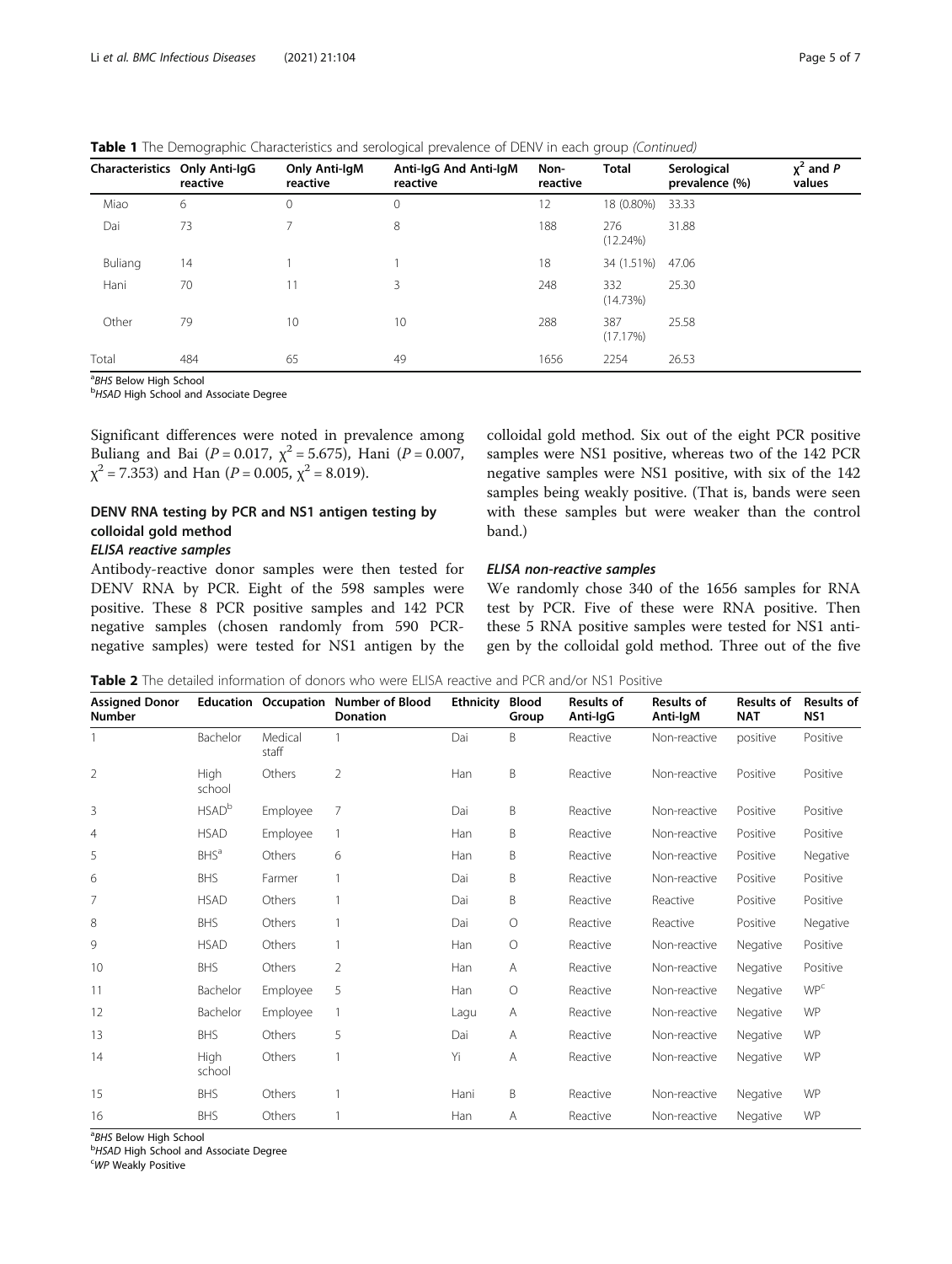<span id="page-5-0"></span>were NS1 positive. We then chose 50 of the 335 RNA negative samples to test the NS1 antigen using the colloidal gold method. Four of the 50 samples were weakly positive; only one of the 50 was positive.

#### Demographic characteristics

Table [2](#page-4-0) provides detailed information on donors who were both ELISA reactive and PCR and/or NS1 positive. All 16 DENV screening ELISA reactive samples were PCR and/or NS1 positive. Of these eight female and eight male donors, ages ranged 21 to 44 years; ten were first-time donors. Educational levels for most (11 of16) were BHS or HSAD.

Table 3 provides detailed information on the 10 donors, five female, five male, who were ELISA nonreactive but PCR and/or NS1 positive. Ages ranged 26 to 48 years old. Five were first-time donors. Most (8 of 10) were in the lowest two educational groups.

#### **Discussion**

In China, blood donation samples are routinely tested for HBV, HCV, HIV, and syphilis, but DENV has not been included in the routine donor testing. In the laboratory, testing for dengue is done using ELISA to screen for IgG/IgM, then confirmation using a colloidal gold method to test for NS1, and RT-PCR for specific RNA. Sensitivity of the NS1 test in the febrile phase of dengue can exceed 90% for primary infections, that is, those without prior infection, and antigenemia may persist for several days after the resolution of fever  $[10, 11]$  $[10, 11]$  $[10, 11]$ .

In this study, we tested for evidence of DENV infection in blood samples from Xishuangbanna, a high-risk area of southwestern mainland China. Total serological prevalence was high at 26.53% (598 out of 2254) using anti-DENV-IgG and/or IgM ELISA. This prevalence

may represent the highest serological prevalence ever reported [[3,](#page-6-0) [7,](#page-6-0) [8\]](#page-6-0). Prevalence was significantly different between first-time and repeat donors, consistent with other pathogens such as HBV's serological prevalence among blood donor categories [[12,](#page-6-0) [13](#page-6-0)].

We also saw significant differences in the serological prevalence among occupational, educational, and ethnic groups. The serological prevalence for farmers and lower education-level donors was higher. We speculate that this occupation-related phenotype has something to do with the donors' living environment where the risk of DENV transmission was high. In fact, DENV is mainly transmitted by the Aedes aegyptis, often found in residential areas, containers (such as tanks, basins, discarded tires, etc.), plant containers (such as bamboo tubes, tree holes, etc.), and stone pools. It is most likely that residential areas where farmers live are more suitable for Aedes aegypti.

A few donors were RNA and/or NS1 positive among IgG and/or IgM reactive donors. This may be due to the overlapping of various markers' time of appearance in plasma after DENV infection [\[14\]](#page-6-0). RNA and NS1 of DENV are the earliest markers appearing in plasma—either can appear within the first 24 h in which patients become symptomatic—and lasting 5 to 7 days [[14\]](#page-6-0). In contrast, IgG (secondary infection) and IgM appear in plasma after day 4 and last 6 days [\[14](#page-6-0)]. This result shows that NS1 can be detected at the same time as viral RNA. However, the detection of NS1 might be limited during secondary infection because of pre-induced adaptive immunity. Generally, the window period of nucleic acid detection is shorter than that of antibody detection. However, for dengue virus, the risk of missing the true positive case is high if there is only a nucleic acid test to screen for dengue virus prevalence because the nucleic

**Table 3** The detailed information of donors who were ELISA non-reactive but PCR and/or NS1 Positive

| <b>Assigned Donor</b><br>Number |                         | <b>Education Occupation</b> | <b>Number of Blood</b><br><b>Donation</b> | <b>Ethnicity</b> | <b>Blood</b><br>Group | <b>Results of</b><br>Anti-IgG | <b>Results of</b><br>Anti-IgM | <b>Results of</b><br><b>NAT</b> | <b>Results of</b><br>NS <sub>1</sub> |
|---------------------------------|-------------------------|-----------------------------|-------------------------------------------|------------------|-----------------------|-------------------------------|-------------------------------|---------------------------------|--------------------------------------|
|                                 | Unkown                  | Medical<br>staff            | 5                                         | Dai              | B                     | Non-reactive                  | Non-reactive                  | positive                        | positive                             |
| $\overline{2}$                  | <b>BHS</b> <sup>a</sup> | Farmer                      |                                           | Dai              | B                     | Non-reactive                  | Non-reactive                  | Positive                        | Positive                             |
| 3                               | HSAD <sup>b</sup>       | Others                      | $\overline{2}$                            | Hani             | B                     | Non-reactive                  | Non-reactive                  | Positive                        | Positive                             |
| 4                               | <b>HSAD</b>             | Farmer                      | 5                                         | Han              | B                     | Non-reactive                  | Non-reactive                  | Positive                        | Negative                             |
| 5                               | Bachelor                | Others                      |                                           | Han              | Α                     | Non-reactive                  | Non-reactive                  | Positive                        | Negative                             |
| 6                               | <b>BHS</b>              | Farmer                      | 2                                         | Han              | AB                    | Non-reactive                  | Non-reactive                  | Negative                        | <b>WP</b> <sup>c</sup>               |
| 7                               | <b>BHS</b>              | Others                      |                                           | Lahu             | B.                    | Non-reactive                  | Non-reactive                  | Negative                        | <b>WP</b>                            |
| 8                               | <b>BHS</b>              | Others                      | 7                                         | Han              | $\circ$               | Non-reactive                  | Non-reactive                  | Negative                        | <b>WP</b>                            |
| 9                               | <b>BHS</b>              | Employee                    |                                           | Hani             | $\circ$               | Non-reactive                  | Non-reactive                  | Negative                        | <b>WP</b>                            |
| 10                              | <b>BHS</b>              | Others                      |                                           | Han              | Α                     | Non-reactive                  | Non-reactive                  | Negative                        | Positive                             |

<sup>a</sup>BHS Below High School<br><sup>b</sup>HSAD High School and

<sup>b</sup>HSAD High School and Associate Degree

WP Weakly Positive